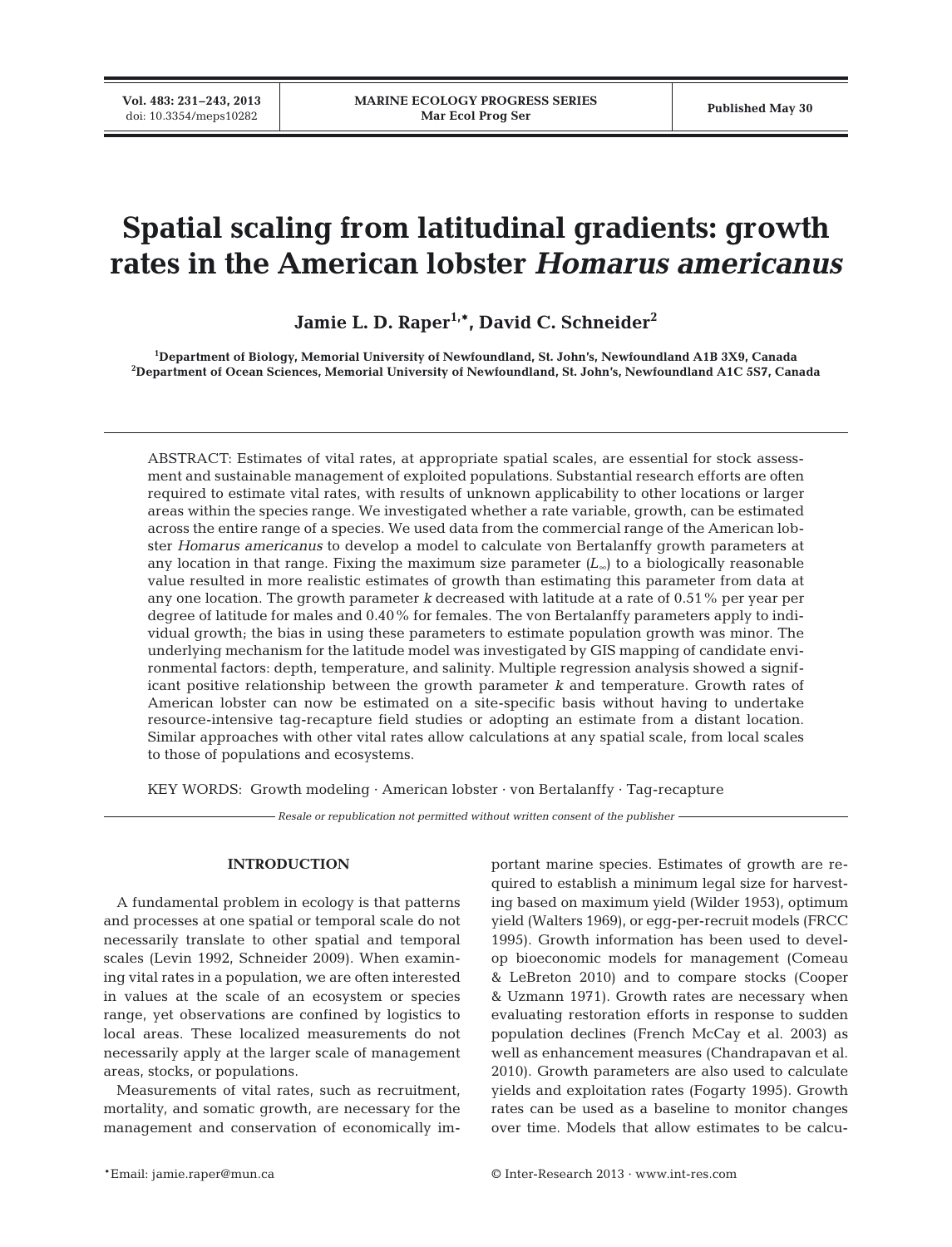lated at any location and any spatial scale within a species range allow best use of local data within the range of a species (Currie & Schneider 2011).

Growth rates in marine species vary geographically. This variation can be due to average annual temperature or latitude (Jensen et al. 2000), habitat area (Durham et al. 2005), density (Steneck 2006), or the duration of the growing season (Durham et al. 2005, Houston & Belk 2006). Photoperiod, food availability, and salinity can also influence growth, depending on life stage (Templeman 1936a). Growth in marine crustaceans notably depends on temperature via increased molt frequency (Aiken & Waddy 1986) and duration of the molting season above a critical temperature (Aiken 1980).

The American lobster *Homarus americanus* occupies a latitudinal range that exposes it to temperatures ranging from subarctic waters of northern Newfoundland to warm temperate waters of North Carolina (Pezzack 1992). Lobsters range from shallow coastal waters to offshore locations up to 700 m deep (Cooper & Uzmann 1971). The range of this species encompasses the strongest latitudinal gradient in ocean temperatures in the world (Springer 2011), 0 to 7°C in winter and 10 to 24°C in summer (Parr 1933). Lobster growth rates within this range vary substantially, with a north to south trend (Russell 1980) that is consistent with what is known about the effect of temperature on growth in this species.

This geographic trend in growth, together with the known physiological effects of temperature on growth in lobsters, suggests that a general growth model could be developed, allowing site-specific estimation of growth parameters based on latitude. A model of growth as a function of latitude (and hence temperature) would reduce the cost for resourceintensive tag-recapture studies, which are otherwise necessary for site-specific calculations in the context of resource management, conservation, or effects of global warming. A further advantage is that growth parameters at any site of interest would not need to be estimated from a site with data chosen by some arbitrary criterion, whether proximity, similar water depth, or whatever environmental data happen to be available. A general model would also allow mean growth rates to be estimated at any spatial scale, to address questions at the appropriate spatial scale for stock assessment (e.g. Springer 2011), environmental monitoring, evaluating conservation measures, or projecting effects of climate change.

The ecological literature is replete with models to calculate growth from size-at-age data (Quinn & Deriso 1999), but few of these can be modified for use

with tag-recapture data. We chose the von Bertalanffy growth model because it is widely used and its parameters are biologically interpretable, the result of the difference between anabolic and catabolic reactions within an individual. It also has a form that can be used for tag-recapture data without knowledge of age. This model has the additional advantage that it is well studied, with known biases and corrections (Sainsbury 1980, Maller & DeBoer 1988). The von Bertalanffy model produces curves that closely resemble (1) curves based on indeterminate growth with an increase of energy allocated to reproduction with age (Kozlowski 1996) and (2) stepwise growth increments based on crustacean molt intervals (Caddy 2003).

The von Bertalanffy growth function has been used to estimate lobster growth rates in >15 studies within the geographic range of the commercial lobster fishery, which extends from Newfoundland (Ennis et al. 1982, 1986, 1989) to the Bay of Fundy (Campbell 1983), Maine (Krouse 1977), and Massachusetts (Fair 1976). The major impediment to developing a general growth model in this species is the absence of a reliable method of determining age in the wild. All hard tissues are shed and replaced through regular ecdysis, leaving no record of age in the body. Measuring lipofuscin, or 'age pigments', found in the brain tissue of crustaceans is a possible solution, but this method cannot be applied to large sample sizes because lobsters have to be sacrificed for the pigments to be quantified, and the pigment accumulation is affected by environmental conditions, so the method must be calibrated separately for each location (Wahle et al. 1996). Because size-at-age cannot be directly measured, we rely on tag-recapture studies to determine growth parameters for lobster. Several procedures exist to estimate von Bertalanffy growth parameters from tag-recapture data. These are known to produce disparate (sometimes biologically unreasonable) parameter estimates, and thus, in the present study, we evaluated alternative procedures using data from throughout the commercial range. We further anchored the study with data from field studies at the northern end of the range. The von Bertalanffy growth parameters were estimated from data at each site, and the relationship between growth rate and latitude was then determined and used to develop an equation that estimates the growth rate for *Homarus americanus* anywhere within the commercial range. We then used a geographic information system (GIS) to investigate the relation between growth rate and a variety of oceanographic factors (depth, temperature, salinity) likely to affect growth rates.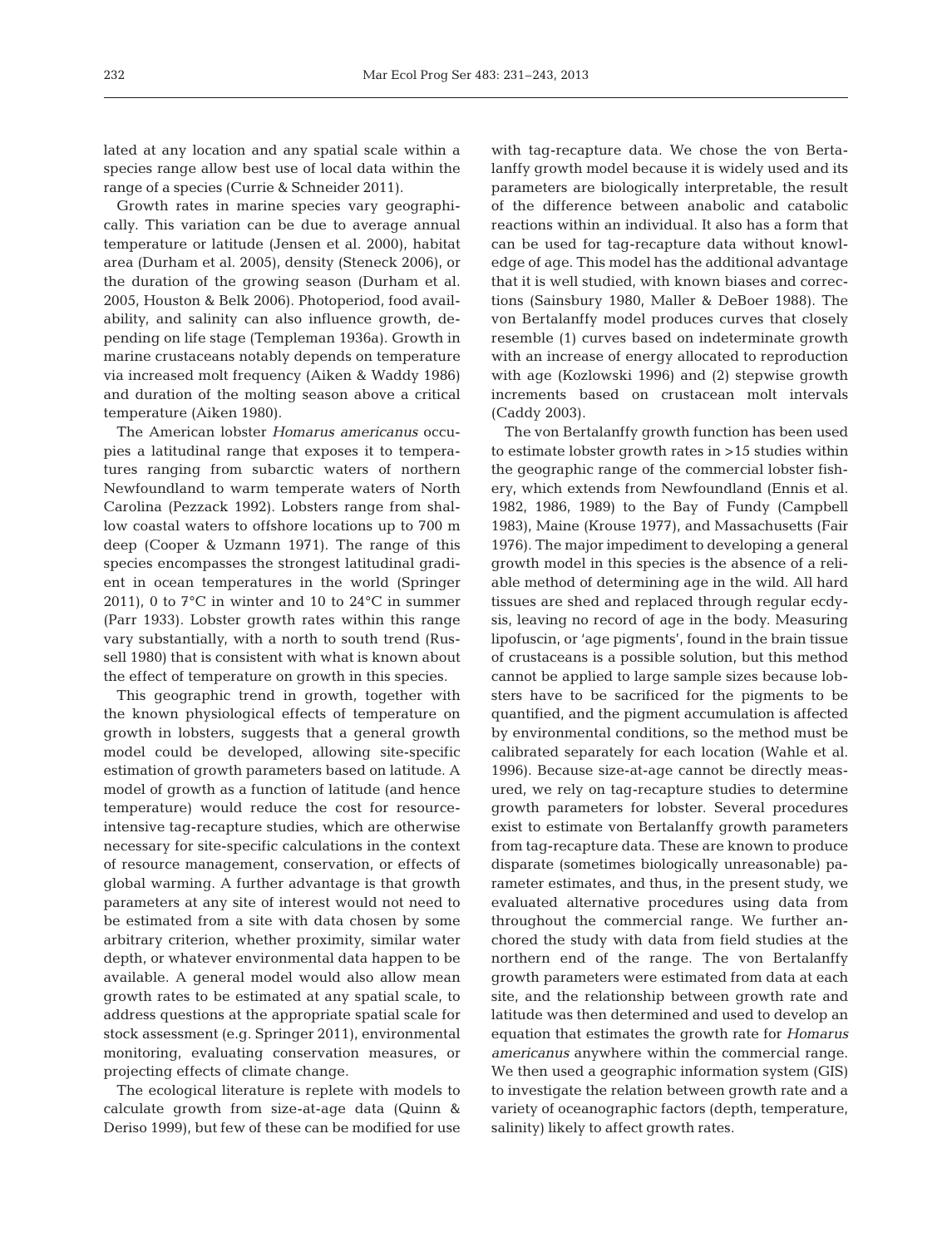# **MATERIALS AND METHODS**

# **Field tagging**

Tag-recapture studies were carried out in 2 sites in Newfoundland (Fig. 1). The sites were chosen to represent the latitudinal range of the coastline: Portaux-Basques (47.57° N, 59.14°W) at the southern tip of the west coast and Port-au-Choix (50.72° N, 57.33°W) close to the northern boundary of the American lobster's range.

Lobsters were captured by professional fishermen using commercial lobster traps. Each lobster was tagged with a polyethylene streamer tag bearing a unique ID number. These tags are inserted through the dorsal musculature between the carapace and abdomen and are usually retained through the molt. The carapace length (CL) was measured from the posterior edge of the eye socket to the edge of the carapace, parallel to the dorsal midline, to the nearest mm with vernier calipers. The size ranges of lobsters tagged were 57 to 122.5 mm (males) and 61 to 129 mm (females) in Port-aux-Basques and 66.5 to 134.5 mm (males) and 66 to 151 mm (females) in Portau-Choix. Lobsters were released as close to their capture site as possible shortly after tagging.

Tagging was first conducted during September and October of 2009, beginning late in September to target post-molt lobsters. Because lobsters would then experience substantial removal during the spring fishing season before their next molting period, there was concern that the recapture rate would be low at the time of the fall molt in 2010. To improve the sample size for recaptures, an additional tagging session was conducted from May to June 2010 during the commercial fishing season. Lobsters that did not meet the size requirements for landing were tagged, as well as ovigerous and v-notched females, which cannot be harvested. Recaptures were conducted from September to October 2010.

# **Historical tagging data**

In addition to the field efforts from this project, all of the available historical tagging data sets (51) were compiled from various locations throughout the species' range. Any tag-recapture study carried out over at least 1 molting season with records of CL was included. The data sets from Newfoundland were error checked by personnel at Fisheries and Oceans Canada (DFO), St. John's. Other data sets were also from government agencies, and so we assumed the data met similar standards of quality assurance and quality control. Tagging data sets collected are summarized in Table 1. The locations of all tagging sites are shown in Fig. 1.



Fig. 1. *Homarus americanus*. Tagging locations in the northwest Atlantic. Arrows indicate field sites in Newfoundland: Port-aux-Basques (47.57° N, 59.14°W) and Port-au-Choix (50.72° N, 57.33°W)

#### **GIS analysis**

Bathymetry data were obtained from the General Bathymetric Chart of the Oceans (BODC 2010) as a 30 arc-second grid. Temperature (Locar nini et al. 2010) and salinity (Antonov et al. 2010) data were obtained from the World Ocean Atlas as 1/4 degree annual means and were available for multiple depths at each sample point. ArcGIS® was used for all spatial analyses. All layers were projected with the North America Albers Equal Area projection. Tagging sites were reported as a single latitude/longitude coordinate usually corresponding to the harbor out of which the study was based. A 15 km buffer zone was delineated around each tagging site to account for the area covered by a typical tagging study as well as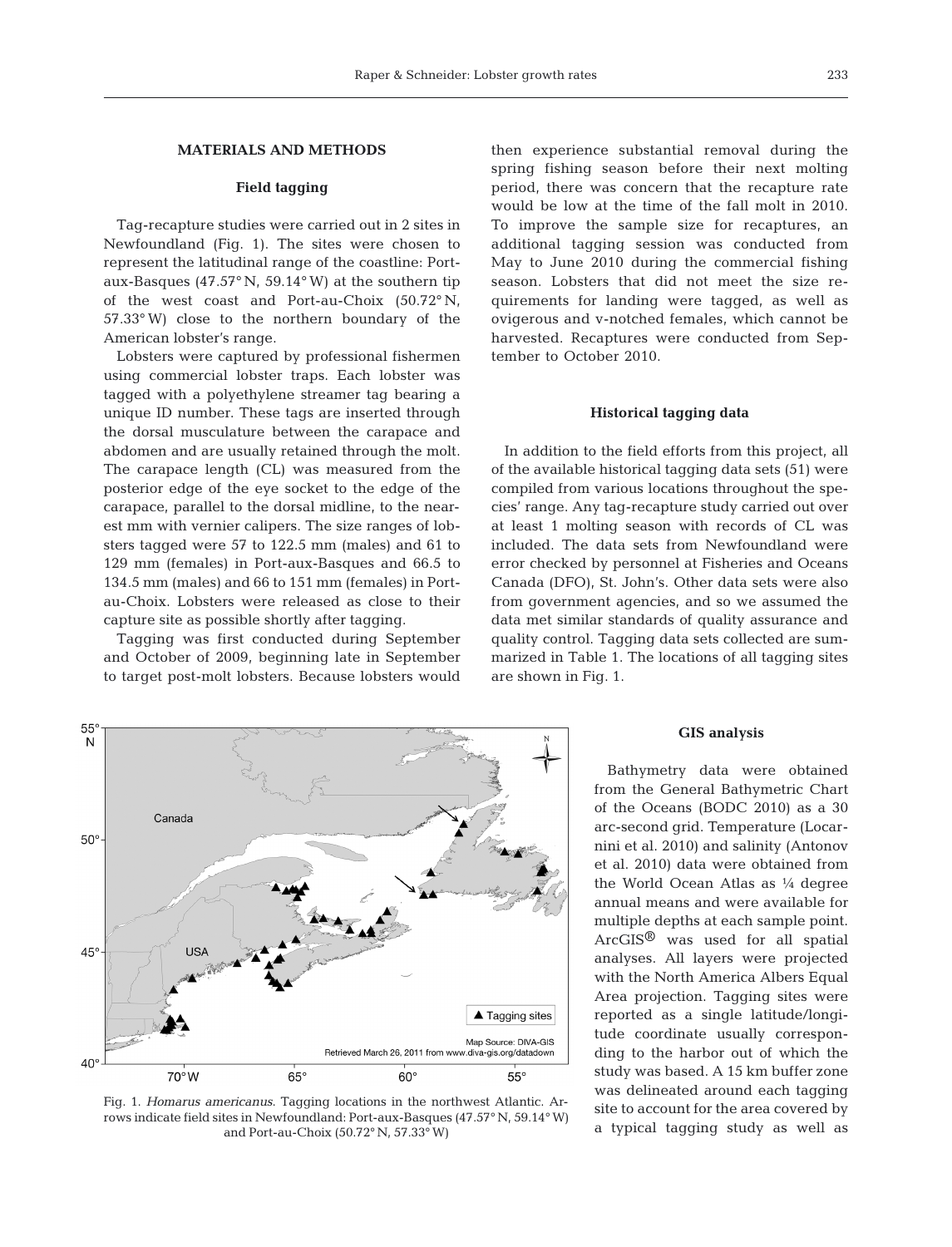Table 1. *Homarus americanus*. Historical tagging data compiled for growth analysis. DFO: Fisheries and Oceans Canada; MADMF: Massachusetts Division of Marine Fisheries; NL: New Foundland; NB: New Brunswick; NS: Nova Scotia; PE: Prince Edward Island; ME: Maine; MA: Massachusetts

| Region               | Site                   | Dates     | Records<br>of growth<br>(n) | Size range<br>(carapace)<br>length, mm) | Source                     |
|----------------------|------------------------|-----------|-----------------------------|-----------------------------------------|----------------------------|
| Newfoundland         | Arnolds Cove, NL       | 1970-1989 | 205                         | $42 - 125$                              | R. Collins & G. Ennis, DFO |
|                      | Bellburns, NL          | 1976-1981 | 300                         | $62 - 127$                              | R. Collins & G. Ennis, DFO |
|                      | Boswarlos, NL          | 1974-1981 | 92                          | 69-132                                  | R. Collins & G. Ennis, DFO |
|                      | Comfort Cove, NL       | 1971-1975 | 176                         | $46 - 105$                              | R. Collins & G. Ennis, DFO |
|                      | Duck Islands, NL       | 1997-2008 | 284                         | 69-135                                  | J. Janes, DFO Oceans       |
|                      | Leading Tickles, NL    | 2004-2006 | 103                         | 68-132                                  | J. Janes, DFO Oceans       |
|                      | Round Island, NL       | 1997-2008 | 275                         | $54 - 139$                              | J. Janes, DFO Oceans       |
|                      | Shaq Rocks, NL         | 1976-1984 | 1034                        | 69-144                                  | R. Collins, DFO            |
|                      | St Chads, NL           | 1968-1976 | 157                         | $49 - 145$                              | R. Collins, DFO            |
| Gulf of St. Lawrence | Anse-Bleu, NB          | 1994-1997 | 55                          | $54 - 89$                               | M. Comeau, DFO             |
|                      | Ballantynes Cove, NS   | 1986-1987 | 124                         | $54 - 130$                              | M. Comeau, DFO             |
|                      | Baxters Cove, NS       | 2000-2001 | 3                           | $71 - 102$                              | M. Comeau, DFO             |
|                      | Beach Point, PE        | 1982-1983 | 51                          | $61 - 120$                              | M. Comeau, DFO             |
|                      | Belledune, NB          | 1980-1983 | 563                         | $52 - 138$                              | M. Comeau, DFO             |
|                      | Caraquet, NB           | 1993-1999 | 343                         | $53 - 133$                              | M. Comeau, DFO             |
|                      | Eqmont Bay, PE         | 1982-1983 | 248                         | 48-97                                   | M. Comeau, DFO             |
|                      | Le Goulet, NB          | 1996-1998 | 7                           | $59 - 98$                               | M. Comeau, DFO             |
|                      | Malpeque, PE           | 1989-1990 | 401                         | $50 - 101$                              | M. Comeau, DFO             |
|                      | Margaree, NS           | 1984-1993 | 375                         | $53 - 117$                              | M. Comeau, DFO             |
|                      | Miscou, NB             | 1994-1998 | 73                          | $54 - 117$                              | M. Comeau, DFO             |
|                      | Pleasant Bay, NS       | 1988-1993 | 262                         | $54 - 128$                              | M. Comeau, DFO             |
|                      | Port Hood, NS          | 1988-1993 | 867                         | $54 - 143$                              | M. Comeau, DFO             |
|                      | Stonehaven, NB         | 1994-2000 | 52                          | $53 - 111$                              | M. Comeau, DFO             |
|                      | Tracadie Bay, PE       | 1984-1985 | 11                          | $56 - 111$                              | M. Comeau, DFO             |
|                      | Val Comeau, NB         | 1984-1987 | 9                           | 88-112                                  | M. Comeau, DFO             |
| Bay of Fundy         | Alma, NB               | 1979-1986 | 251                         | 66-187                                  | P. Lawton, DFO             |
|                      | Chance Harbour, NB     | 1979-1986 | 793                         | $61 - 186$                              | P. Lawton, DFO             |
|                      | Clarks Harbour, NS     | 1979-1982 | 16                          | 79-122                                  | P. Lawton, DFO             |
|                      | Delaps Cove, NS        | 1979-1983 | 17                          | $106 - 158$                             | P. Lawton, DFO             |
|                      | Flagg Cove, NB         | 1990-1993 | 6                           | $81 - 128$                              | P. Lawton, DFO             |
|                      | Little River, NS       | 1986-1988 | 6                           | $21 - 149$                              | P. Lawton, DFO             |
|                      | Lower Wedgeport, NS    | 1983-1986 | 29                          | $95 - 152$                              | P. Lawton, DFO             |
|                      | Lower West Pubnico, NS | 1984-1987 | 5                           | $36 - 80$                               | P. Lawton, DFO             |
|                      | McNutt Island, NS      | 1982-1987 | 72                          | $21 - 149$                              | P. Lawton, DFO             |
|                      | North Head, NB         | 1977-1988 | 739                         | $60 - 198$                              | P. Lawton, DFO             |
|                      | Port Maitland, NS      | 1978-1987 | 84                          | 67-127                                  | P. Lawton, DFO             |
|                      | St Martins, NB         | 1979-1994 | 133                         | 63-182                                  | P. Lawton, DFO             |
|                      | Victoria Beach, NS     | 1993-1995 | 9                           | 78–128                                  | P. Lawton, DFO             |
| Maine                | Boothbay Harbor, ME    | 1975-1976 | 25                          | $81 - 102$                              | Krouse (1977)              |
|                      | Jonesport, ME          | 1975-1976 | 23                          | 81-113                                  | Krouse (1977)              |
|                      | Kennebunkport, ME      | 1975–1977 | 10                          | $81 - 102$                              | Krouse (1977)              |
|                      |                        |           |                             |                                         |                            |
| Cape Cod             | Canal, MA              | 1979-1981 | 9                           | 68-90                                   | R. Glenn, MADMF            |
|                      | Chatham, MA            | 1984-1989 | 3                           | $91 - 129$                              | R. Glenn, MADMF            |
|                      | Cole's Hole, MA        | 1971–1974 | 15                          | 77-103                                  | R. Glenn, MADMF            |
|                      | Manomet, MA            | 1970-1977 | 240                         | 64-95                                   | R. Glenn, MADMF            |
|                      | Provincetown, MA       | 1969-1972 | 14                          | $55 - 162$                              | R. Glenn, MADMF            |
|                      | Rocky Point, MA        | 1971-1977 | 154                         | 64-107                                  | R. Glenn, MADMF            |
|                      | White Horse, MA        | 1973-1977 | 111                         | $52 - 99$                               | R. Glenn, MADMF            |
| Buzzards Bay         | Lower Buzzards Bay, MA | 1971-1972 | 7                           | 70-105                                  | R. Glenn, MADMF            |
|                      | North Ledge, MA        | 1969-1972 | 103                         | $70 - 101$                              | R. Glenn, MADMF            |
|                      | Upper Buzzards Bay, MA | 1982-1984 | 24                          | 67-92                                   | R. Glenn, MADMF            |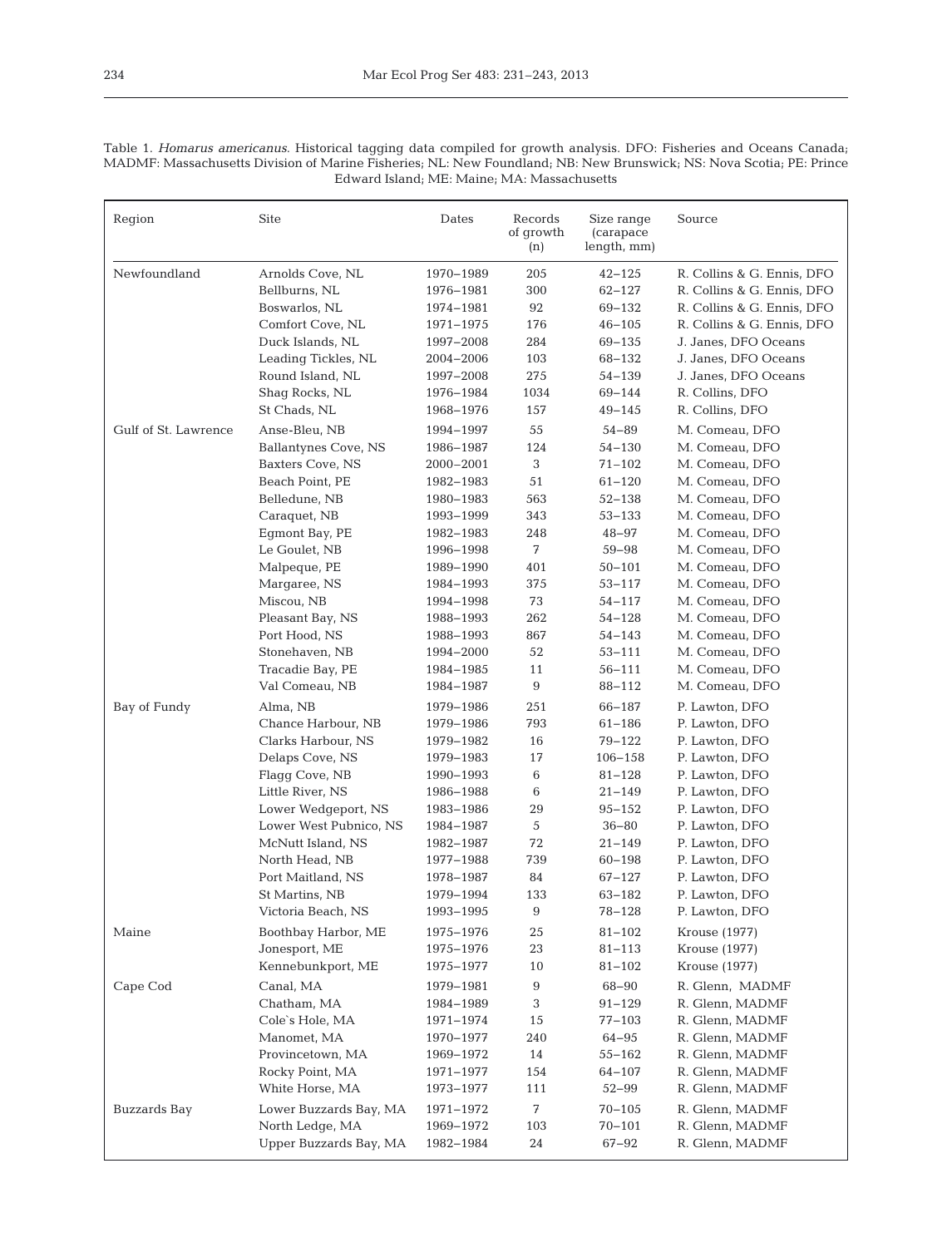localized lobster movement. A polygon vector layer of world exclusive economic zones (VLIZ 2011) was applied as a mask over the buffer zones so that land values would not be sampled. The masked buffer zones were used to clip data from the interpolated raster layers for bathymetry, temperature, and salinity. Mean temperature and salinity were calculated at the depth level that most closely corresponded to

#### **Quantitative analysis**

the average depth at each site.

Separate analyses were carried out for males and females. Only lobsters that exhibited an increase in CL > 3 mm were considered for analysis. This was to exclude lobsters that did not molt between captures, assuming a 3 mm measurement error based on lengths recorded from lobsters that were captured multiple times during a single tagging period.

The von Bertalanffy growth function (vBGF) with 2 parameters, the growth coefficient *k* (growth rate, yr–1) and asymptotic length *L*<sup>∞</sup> (maximum size), was estimated for males and females at each site using non-linear least squares analysis on 2 versions of the Fabens tag-recapture equation. The first version (Fabens 1965) gives the change in CL *(*Δ*L)* as a function of the initial length  $(L_1)$  and time at large  $(\Delta t)$ .

$$
\Delta L = (L_{\infty} - L_1)(1 - e^{-k\Delta t})
$$
\n(1)

The second version is a modification by Quinn & Deriso (1999), which reorganizes the equation in terms of post-molt length  $(L_2)$ .

$$
L_2 = L_{\infty}(1 - e^{-k\Delta t}) + L_1 e^{-k\Delta t}
$$
 (2)

Residual vs. fit plots were examined to determine which model was most appropriate with respect to homoscedasticity of errors. Nonlinear least squares was carried out on Eq. (2) for each site. This resulted in unrealistic parameter estimates at many sites, likely due to the known problem of small numbers of larger individuals at some sites. The problem was resolved by revising Eq. (2) to a model with a single free parameter *k*, with *L*<sup>∞</sup> fixed at a constant value, a modification that is consistent with the biological interpretation of *L*∞. Three different methods were used to fix *L*<sup>∞</sup> at a reasonable value: (1) *L*<sup>∞</sup> for each location was fixed at the maximum CL recorded in that data set, (2) *L*<sup>∞</sup> was determined for each location from a regression of the maximum CLs and latitude (Lat), weighted by sample size  $(L_{\infty} = 1.54$ Lat + 49.415 for males and  $L_{\infty}$  = 1.18Lat + 66.6 for females), and (3) *L*<sup>∞</sup> was fixed across all locations, using the value of

the largest CL recorded for American lobster in the primary literature, *L*<sup>∞</sup> = 326 mm (Wolff 1978). The results were evaluated with respect to several criteria: biologically reasonable values of *k* and *L*∞, homogeneous scatter in residual vs. fit plots, and minimum standard errors of estimates of *k*.

Estimates of von Bertalanffy growth rates were regressed against latitude. To determine if sample size had any potential biasing effect on the parameter estimates, sample size was plotted against maximum CL, *k*, and latitude. The bias due to failure to weight the means appropriately was evaluated by comparing the unweighted estimates to estimates weighted by sample size or weighted by the inverse of the variance (Draper & Smith 1988). A general equation for estimating *k* from latitude was then developed for males and females.

### **Validation of the estimated size-at-age**

To assess the latitude-based *k* estimates, we used them to predict ages at a location not used in developing the growth model. In the Magdalen Islands (47.47° N, 61.76°W), Gendron & Sainte-Marie (2006) determined mean length-at-age for American lobster at ages 0 to 3 yr. They also estimate age at the minimum legal size (83 mm). Estimates of age can be calculated by rearranging Eq. (1) as follows:

$$
\Delta t = -\frac{1}{k} \ln \left[ \frac{(L_{\infty} - L_2)}{(L_{\infty} - L_1)} \right]
$$
 (3)

If we take  $L_1$  to be the CL at the first instar  $(4.7 \text{ mm})$ and assume that the first instar has an age of zero, then Δ*t* becomes *t*, the age at which a lobster with growth rate  $k$  has a CL of  $L_2$ :

$$
t = -\frac{1}{k} \ln \left[ \frac{(L_{\infty} - L_2)}{(L_{\infty} - L_1)} \right]
$$
(4)

Latitude-based estimates of *k* at the Magdalen Islands were combined with mean CLs from Gendron & Sainte-Marie's (2006) Table 5 to estimate age via Eq. (4). Age was also estimated at the minimum legal size of 83 mm to compare with their estimated age of 7 to 8 yr.

The bias in size-at-age estimates associated with using *k* to calculate average somatic growth in the population (Sainsbury 1980) was calculated for males and females from ages 1 to 30 yr (Raper 2012). The relationship between this bias and latitude was determined through examination of the plotted data and through nonlinear least squares analysis to estimate coefficients.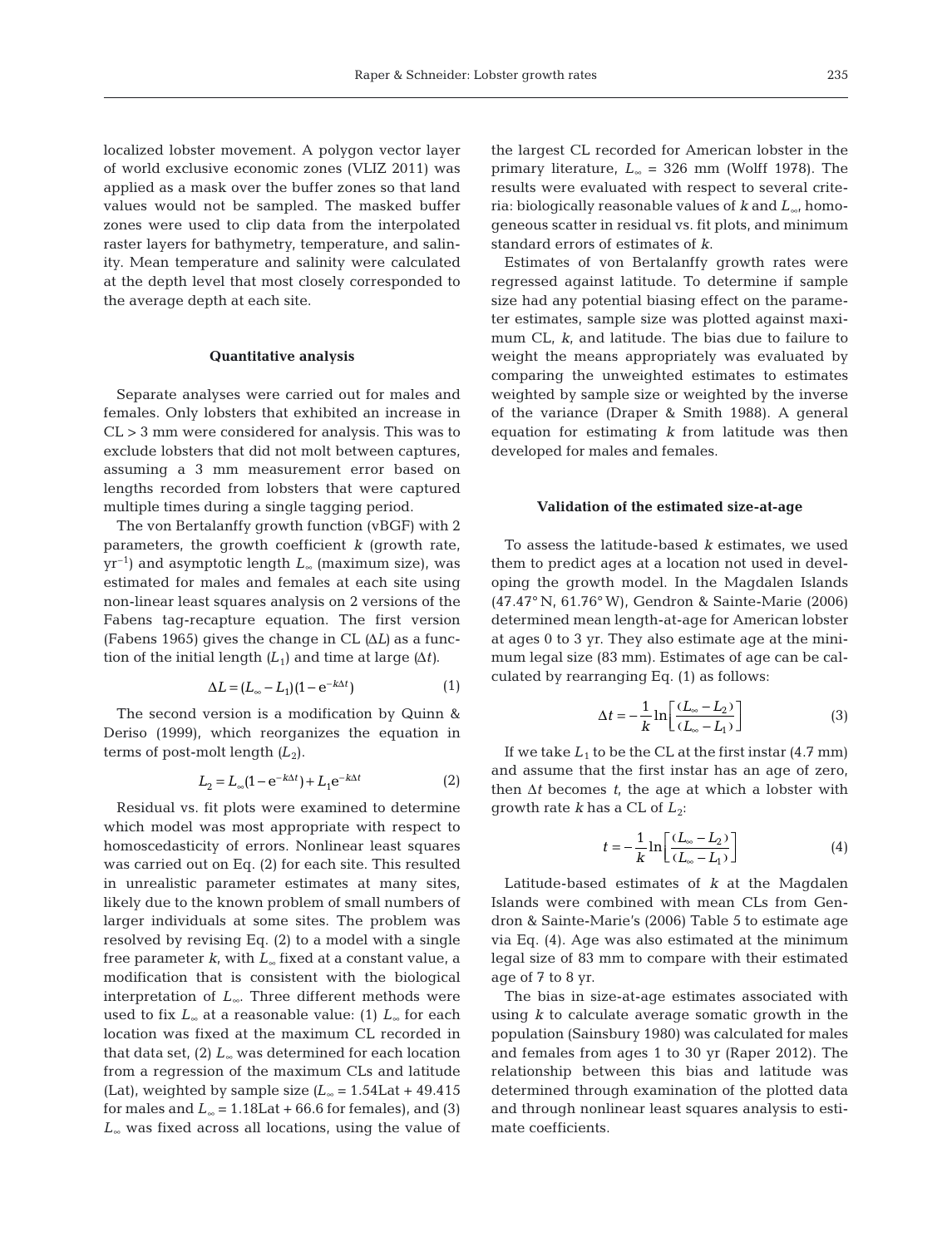To examine the relationship between growth rate and environmental factors, multiple regression was performed with *k* as the response variable. The explanatory variables were Lat, depth *(D)*, temperature *(*Temp), and salinity (Sal). Adjusted (Type III) SS was used for tests.  $β_0$  is the intercept,  $β_{Lat}$ ,  $β_{D}$ ,  $β_{Temp}$ , and  $\beta_{sal}$  are regression coefficients and res is the error. The full model was as follows:

$$
k = \beta_0 + \beta_{\text{Lat}} \cdot \text{Lat} + \beta_D \cdot D + \beta_{\text{Temp}} \cdot \text{Temp} + \beta_{\text{Sal}} \cdot \text{Sal} + \text{res}
$$
\n(5)

Once the explanatory variables were examined for correlation, latitude was eliminated as an independent factor because of high correlation with temperature. The reduced model was as follows:

$$
k = \beta_0 + \beta_D \cdot D + \beta_{\text{Temp}} \cdot \text{Temp} + \beta_{\text{Sal}} \cdot \text{Sal} + \text{res}
$$
 (6)

Regression estimates were carried out using a nonlinear fitting routine, assuming a normal error. Heteroscedasticity was evaluated from residual plots. The criterion for statistical significance was set at 5%.

#### **RESULTS**

## **Newfoundland field tagging**

Despite a substantial field effort (57 person days at sea), recapture numbers were low. In Port-au-Choix, 62 of the 1518 tagged lobsters were recaptured the following year. In Port-aux-Basques, 50 of the 1252 tagged lobsters were recaptured. These recaptures resulted in 20 records of growth for Port-au-Choix and 36 records of growth from Port-aux-Basques.

### **vBGF: 2-parameter estimation**

Upon examination of the residual versus fit plots for both Eqs. (1) & (2), it was determined that the model with  $L_2$  as the dependent variable (Eq. 2) was most appropriate for this situation. Heteroscedasticity was eliminated or reduced in the majority of sites using Eq. (2), less so with Eq. (1). The error associated with post-molt length  $(L_2)$  was close to constant, while the error associated with the growth increment increased with increasing initial length  $(L_1)$  and  $\Delta t$ .

The nonlinear least squares fitting algorithm failed to converge on a parameter estimate for several sites despite numerous adjustments of the parameter starting values. For the locations that did produce estimates, the parameter values for both *k* and *L*<sup>∞</sup> were inconsistent and unrealistic in some cases, with large

standard errors. Values for *k* ranged from −0.182 to 17.1 for males and from −0.242 to 100 for females. Several of the growth rates were negative or had standard errors that exceeded the estimate. Results for *k* and *L*<sup>∞</sup> are summarized in Table 2, which shows that fits were often poor when *L*<sup>∞</sup> was estimated at each site.

#### **vBGF: 1-parameter estimation**

Fixing *L*<sup>∞</sup> and estimating only *k* by least squares analysis produced more consistent *k* values, free of negative estimates of growth rates or failure to converge. The results are shown in Fig. 2. *L*∞= 326 mm produced the smallest range of *k* values and was chosen for the subsequent growth model. The relation of maximum recorded CL at each site to latitude was not significant for males  $(F_{1,47} = 1.08, p = 0.303)$  or females  $(F_{1,50} = 0.4451, p = 0.508)$ , nor was  $L_{\infty}$  estimated by the initial analysis related to latitude for males  $(F_{1,30} = 1.43, p = 0.242)$  or females  $(F_{1,37} = 3.09,$  $p = 0.0870$ . In the absence of evidence for latitudinal gradient in maximum size, *L*<sup>∞</sup> was kept fixed at 326 mm across all sites.

#### **Latitude-based growth model**

No statistical relationship was found between sample size and maximum CL, *k*, or latitude. *k*, estimated with a fixed *L*<sub>∞</sub>, decreased with increasing latitude.

The unweighted regressions between *k* and latitude produced the following estimates, where  $k$  is the estimate of the parameter *k*:

$$
k = -0.0036
$$
Lat + 0.213  $r^2 = 0.26$ , p < 0.0001 (7)

for males, and for females  $\overline{a}$ 

$$
k = -0.0027
$$
Lat + 0.165  $r^2 = 0.20$ , p = 0.001 (8)

Regressions of *k* on latitude weighted by sample size resulted in higher estimates of the latitudinal gradient with improvement in  $r^2$  (Fig. 3):

$$
\hat{k} = -0.0051 \text{Lat} + 0.283 \qquad \mathbf{r}^2 = 0.45, \, \mathbf{p} < 0.0001 \tag{9}
$$

for males, and for females 

$$
k = -0.0040
$$
Lat + 0.224  $r^2 = 0.54$ , p < 0.0001 (10)

Regressions of *k* on latitude weighted by the inverse of the variance produced estimates of the gradient (on the order of −0.03% per year per degree of latitude) that were similar to the unweighted estimate, with no improvement in  $r^2$  compared to sample size-weighted estimates: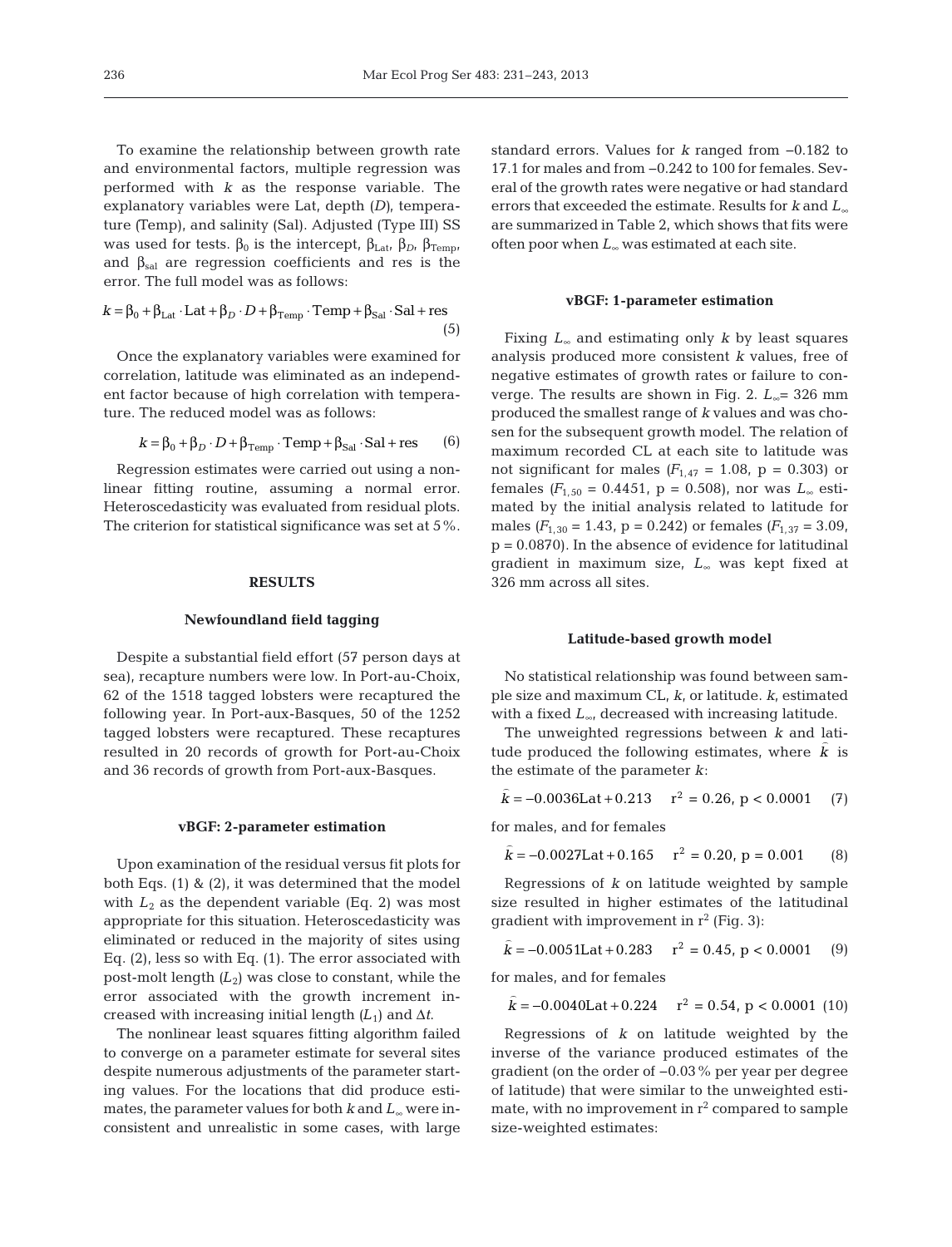| Location                | Latitude      | - Males -                |                          |                          | Females -                |                          |                          |                          |                          |
|-------------------------|---------------|--------------------------|--------------------------|--------------------------|--------------------------|--------------------------|--------------------------|--------------------------|--------------------------|
|                         | $(^{\circ}N)$ | $k\;(\mathrm{yr}^{-1})$  | SE                       | $L_{\infty}$ (mm)        | SE                       | $k\;(\mathrm{yr}^{-1})$  | SE                       | $L_{\infty}$ (mm)        | SE                       |
| Lower Buzzards Bay      | 41.54         |                          | $\qquad \qquad -$        |                          | $\qquad \qquad -$        | $-0.242$                 | 0.399                    | 30.3                     | 89.7                     |
| North Ledge             | 41.57         | $\qquad \qquad -$        | $\overline{\phantom{0}}$ | $\overline{\phantom{0}}$ | $\overline{\phantom{0}}$ | 100                      | 60.9                     | 88.43                    | 0.483                    |
| Upper Buzzards Bay      | 41.66         | 1.05                     | 1.15                     | 105                      | 22.9                     | 24.8                     | 14.4                     | 84.7                     | 0.861                    |
| Chatham                 | 41.68         | nd                       | nd                       | nd                       | nd                       | $-0.222$                 | 0.394                    | 78.9                     | 24.8                     |
| Canal                   | 41.77         | nd                       | nd                       | nd                       | nd                       | 6.25                     | 4.73                     | 88.1                     | 1.22                     |
| Manomet                 | 41.93         | 17.1                     | 4.27                     | 89                       | 0.439                    | 12.3                     | 2.15                     | 88.3                     | 0.312                    |
| White Horse             | 41.93         | $\overline{\phantom{0}}$ | $\qquad \qquad -$        | $\qquad \qquad -$        | $\qquad \qquad -$        | $\overline{\phantom{0}}$ | $\overline{\phantom{0}}$ | $\qquad \qquad -$        |                          |
| Rocky Point             | 41.95         | 5.04                     | 0.74                     | 90.1                     | 0.587                    | 5.39                     | 1.11                     | 88.7                     | 0.704                    |
| Cole's Hole             | 42.03         | 2.87                     | 2.86                     | 92.3                     | 3.68                     | 5.59                     | 2.74                     | 89.8                     | 0.888                    |
| Provincetown            | 42.05         | 0.0465                   | 0.243                    | 345                      | 1375                     | 0.18                     | 0.193                    | 203                      | 70.5                     |
| Kennebunkport           | 43.34         | 3.87                     | 1.09                     | 96.1                     | 1.46                     | $\overline{\phantom{0}}$ | $\qquad \qquad -$        | $\qquad \qquad -$        | $\overline{\phantom{0}}$ |
| Clark's Harbour         | 43.45         | 3.15                     | 4.07                     | 110                      | $\,6\,$                  | 1.36                     | 0.535                    | 114                      | 4.17                     |
| McNutt Island           | 43.64         | $-0.182$                 | 0.0441                   | $-4.39$                  | 11.1                     | $\qquad \qquad -$        | $\overline{\phantom{0}}$ | $\qquad \qquad -$        | $\qquad \qquad -$        |
| Lower West Pubnico      | 43.64         | $\qquad \qquad -$        | $\overline{\phantom{0}}$ | $\qquad \qquad -$        | $\qquad \qquad -$        | nd                       | nd                       | nd                       | nd                       |
| Lower Wedgeport         | 43.72         | $\qquad \qquad -$        |                          | $\qquad \qquad -$        | $\qquad \qquad -$        | 0.983                    | 0.88                     | 126                      | 8.63                     |
| Boothbay Harbor         | 43.85         | 0.0833                   | 0.311                    | 221                      | 467                      | 0.461                    | 0.864                    | 111                      | 22.4                     |
| Port Maitland           | 43.98         | 0.251                    | 0.0457                   | 143                      | 7.75                     | 0.396                    | 0.0775                   | 121                      | 5.33                     |
| Little River            | 44.44         | $\overline{\phantom{0}}$ | $\qquad \qquad -$        | $\overline{\phantom{0}}$ | $\qquad \qquad -$        | $\qquad \qquad -$        | $\qquad \qquad -$        | $\qquad \qquad -$        | $\qquad \qquad -$        |
| Jonesport               | 44.52         | 4.22                     | 2.34                     | 103                      | 4.18                     | 6.11                     | 4.39                     | 99.7                     | $2.5\,$                  |
| Victoria Beach          | 44.68         | $\overline{\phantom{0}}$ | $\overline{\phantom{0}}$ | $\overline{\phantom{0}}$ | $\qquad \qquad -$        | $\overline{\phantom{0}}$ | $\overline{\phantom{0}}$ | $\qquad \qquad -$        | $\qquad \qquad -$        |
| <b>Flagg Cove</b>       | 44.76         | nd                       | nd                       | nd                       | nd                       | $\overline{\phantom{0}}$ | $\overline{\phantom{0}}$ | $\qquad \qquad -$        |                          |
| North Head              | 44.76         | 0.0411                   | 0.0194                   | 406                      | 126                      | 0.0934                   | 0.0113                   | 212                      | 9.72                     |
| Delaps Cove             | 44.77         |                          |                          | $\overline{\phantom{0}}$ | $\overline{\phantom{0}}$ | 0.126                    | 0.152                    | 209                      | 121                      |
| Chance Harbour          | 45.12         | 0.0847                   | 0.0144                   | 291                      | 29.1                     | 0.2                      | 0.0138                   | 167                      | 4.27                     |
| <b>St Martins</b>       | 45.35         | 0.149                    | 0.0485                   | 232                      | 33.1                     | 0.268                    | 0.0457                   | 160                      | 7.1                      |
| Alma                    | 45.60         | 0.081                    | 0.0192                   | 284                      | 36.4                     | 0.158                    | 0.0247                   | 175                      | 8.26                     |
| <b>Ballantynes Cove</b> | 45.86         | $\overline{\phantom{0}}$ | $\qquad \qquad -$        | $\qquad \qquad -$        | $\qquad \qquad -$        | $\qquad \qquad -$        | $\qquad \qquad -$        | $\qquad \qquad -$        | $\overline{\phantom{0}}$ |
| <b>Baxter's Cove</b>    | 45.86         | $\qquad \qquad -$        |                          | $\qquad \qquad -$        | $\qquad \qquad -$        | nd                       | nd                       | nd                       | nd                       |
| Port Hood               | 46.01         | 0.131                    | 0.0282                   | 151                      | 17.2                     | $\overline{\phantom{0}}$ | $\overline{\phantom{0}}$ | $\qquad \qquad -$        | $\overline{\phantom{0}}$ |
| <b>Beach Point</b>      | 46.02         | $\overline{\phantom{0}}$ |                          | $\overline{\phantom{0}}$ | $\qquad \qquad -$        | 0.22                     | 0.0787                   | 134                      | 16.7                     |
| Tracadie Bay            | 46.42         | $\qquad \qquad -$        |                          | $\qquad \qquad -$        | $\qquad \qquad -$        | $\overline{\phantom{0}}$ |                          | $\qquad \qquad -$        |                          |
| Margaree                | 46.45         | 0.268                    | 0.0583                   | 109                      | 8.29                     | 0.03                     | 0.0262                   | 386                      | 274                      |
| Egmont Bay              | 46.48         | 0.103                    | 0.126                    | 194                      | 153                      | 0.0466                   | 0.105                    | 338                      | 613                      |
| Malpeque                | 46.53         | $\qquad \qquad -$        | $\qquad \qquad -$        | $\overline{\phantom{0}}$ | $\overline{\phantom{0}}$ | 0.0239                   | 0.0282                   | 459                      | 462                      |
| Pleasant Bay            | 46.83         | $\qquad \qquad -$        |                          | $\qquad \qquad -$        | $\qquad \qquad -$        | $\qquad \qquad -$        | $\qquad \qquad -$        | $\qquad \qquad -$        | $\overline{\phantom{0}}$ |
| Val Comeau              | 47.46         | $\overline{\phantom{0}}$ | $\qquad \qquad -$        | $\qquad \qquad -$        | $\qquad \qquad -$        | $\qquad \qquad -$        |                          | $\overline{\phantom{0}}$ | $\qquad \qquad -$        |
| Port-aux-Basques        | 47.57         | 0.0397                   | 0.117                    | 503                      | 1198                     | 1.48                     | 0.417                    | 105                      | 2.93                     |
| <b>Shaq Rocks</b>       | 47.60         | 0.181                    | 0.0202                   | 141                      | 3.9                      | 0.168                    | 0.0172                   | 132                      | 2.16                     |
| Le Goulet               | 47.70         | $\overline{\phantom{0}}$ | $\qquad \qquad -$        | $\qquad \qquad -$        | $\qquad \qquad -$        | nd                       | nd                       | nd                       | nd                       |
| Stonehaven              | 47.76         | 0.0498                   | 0.0313                   | 207                      | 81.5                     | 0.133                    | 0.0776                   | 114                      | 26.6                     |
| Arnolds Cove            | 47.76         | 0.112                    | 0.045                    | 184                      | 41.2                     | 0.228                    | 0.0298                   | 120                      | 5.01                     |
| Caraquet                | 47.80         | 0.147                    | 0.0223                   | 133                      | 9.02                     | 0.233                    | 0.0322                   | 106                      | 4.56                     |
| Anse-Bleu               | 47.83         | 0.0398                   | 0.0839                   | 257                      | 394                      | 0.0841                   | 0.0468                   | 137                      | 38.3                     |
| Belledune               | 47.91         | 0.0965                   | 0.0167                   | 193                      | 18.4                     | 0.194                    | 0.027                    | 119                      | 6.02                     |
| Miscou                  | 47.96         | $\overline{\phantom{m}}$ | $\overline{\phantom{0}}$ | $\overline{\phantom{0}}$ | $\overline{\phantom{0}}$ | 0.215                    | 0.0993                   | 108                      | 16.2                     |
| <b>Boswarlos</b>        | 48.57         | 0.141                    | 0.0859                   | 168                      | 45.1                     | 0.089                    | 0.0531                   | 187                      | 56.4                     |
| Round Island            | 48.58         | 0.0721                   | 0.0238                   | 190                      | 29.6                     | 0.0352                   | 0.0127                   | 238                      | 51.4                     |
| St Chad's               | 48.69         | 0.164                    | 0.0298                   | 122                      | 6.77                     | 0.111                    | 0.0245                   | 136                      | 12.2                     |
| Duck Islands            | 48.74         | 0.0629                   | 0.0204                   | 204                      | 31.9                     | 0.0328                   | 0.0184                   | 267                      | 94.8                     |
| Comfort Cove            | 49.39         | 0.541                    | 0.149                    | 98.9                     | 4.95                     | 0.424                    | 0.0901                   | 101                      | 4.23                     |
| <b>Leading Tickles</b>  | 49.50         | 0.0658                   | 0.047                    | 226                      | 96.4                     | 0.175                    | 0.0738                   | 133                      | 15.9                     |

Bellburns 50.34 − − − − 0.145 0.0331 120 8.27 Port-au-Choix 50.72 0.1 0.273 216 350 0.151 0.311 155 132

Table 2. *Homarus americanus*. Estimates of growth parameters for male and female American lobsters. *k*: von Bertalanffy growth constant; *L*∞: maximum asymptotic length; –: situations in which non-linear least squares analysis failed to converge on parameter estimates. nd: no data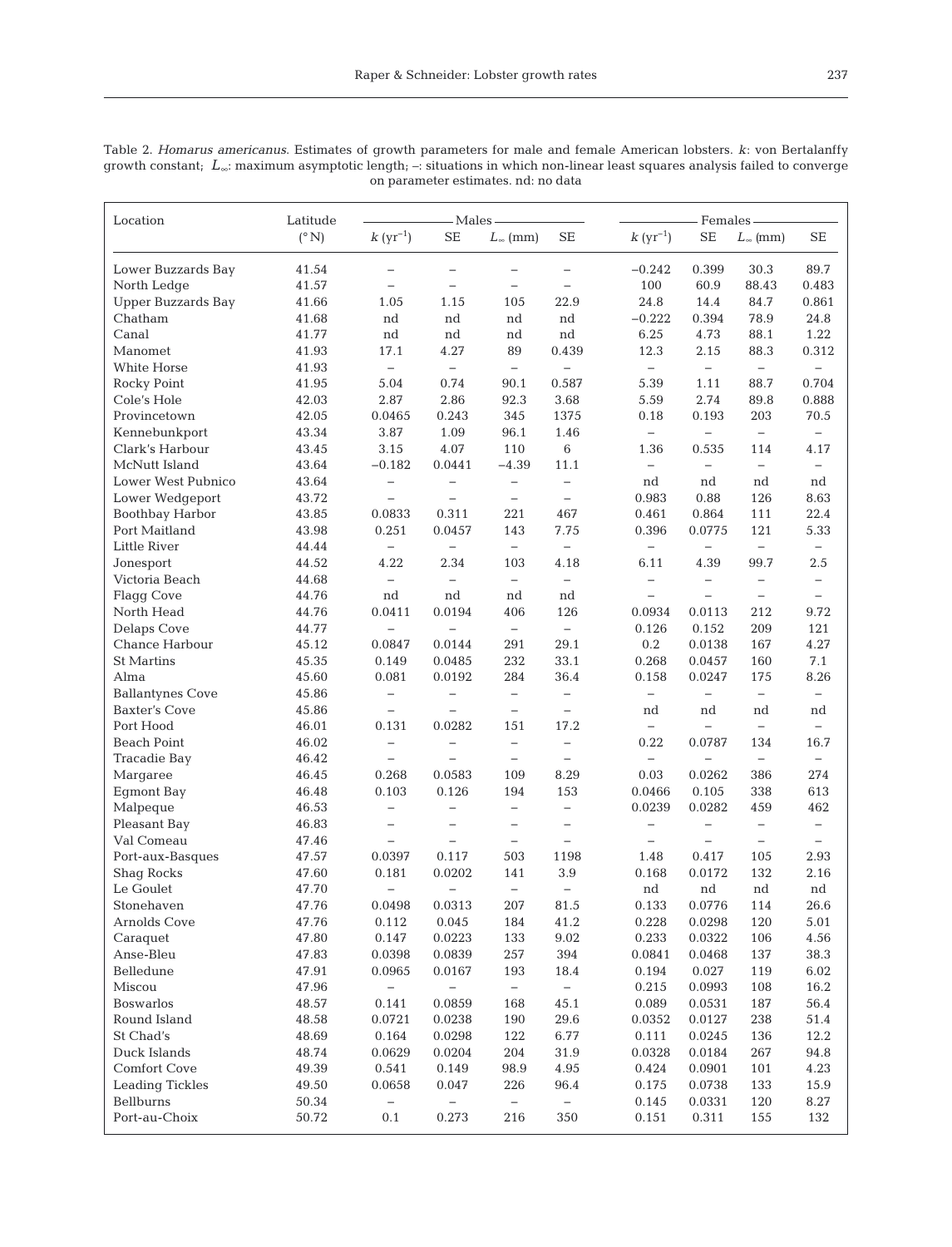

Fig. 2. *Homarus americanus.* Growth parameter *k* for male and female lobsters estimated by fixing *L*<sup>∞</sup> at (a) the maximum carapace length recorded at each location, (b) a value generated by a regression of the largest carapace length recorded and latitude, and (c) the largest carapace length recorded (326 mm) across all sites. See Table 2 for definitions

 $r^2 = 0.21$ ,  $p = 0.0008$  (11)  $k = -0.0031$ Lat + 0.177  $r^2 = 0.21$ , p = 0.0008

for males, and for females  $\overline{a}$ 

 $\overline{a}$ 

 $k = -0.0040$ Lat + 0.224  $r^2 = 0.54$ , p < 0.0001 (12)

#### **Validation of the estimated size-at-age**

The latitude model produced accurate estimates of age at a location not used to estimate the model parameters. Estimates of *k* for the Magdalen Islands location were obtained from Eqs.  $(9)$  &  $(10)$   $(k =$ 0.0409 for males and  $k = 0.0341$  for females). Age estimates from Eq. (4) using mean CLs for ages 1, 2, and 3 yr for  $L_2$  were 1.14, 1.93, 2.92 yr respectively for males and 1.36, 2.32, and 3.50 yr respectively for females. At the minimum legal size  $(L_2 = 83$  mm), age estimates from the latitude-based estimate of *k* were 6.83 yr for males and 8.19 yr for females, closely matching those given by Gendron & Sainte-Marie (2006) (7 to 8 yr).

#### **Bias in estimation of population growth rate**

The bias in length estimations (Sainsbury 1980) for male and female lobsters was calculated at ages 8 and 25 yr, using the growth rates from the single-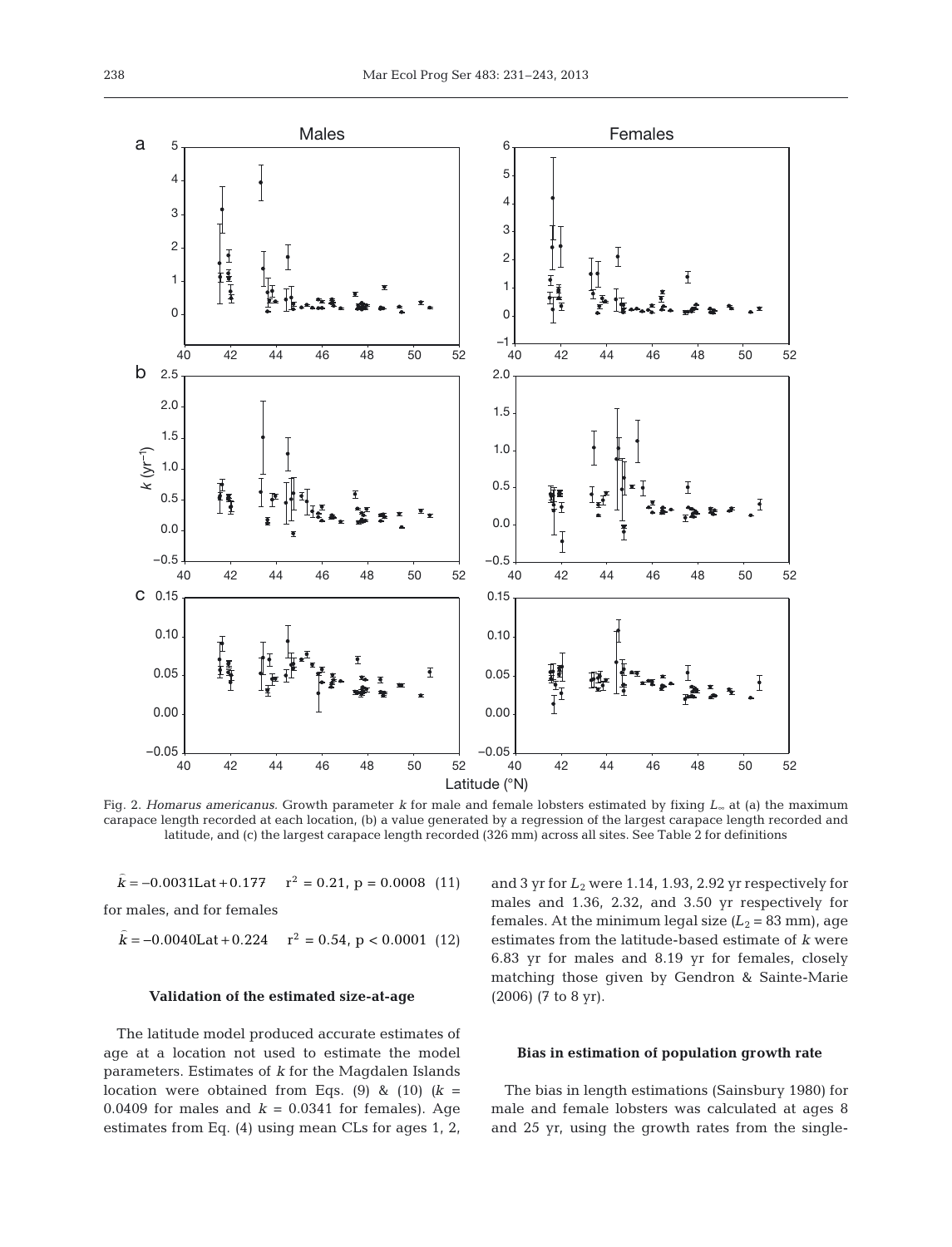

Fig. 3. *Homarus americanus.* Relationship of von Bertalanffy growth parameter *k* and latitude for (a) male and (b) female American lobsters, with regression lines weighted by sample size

parameter estimation method (Raper 2012). Average bias for male lobsters was approximately 3% at age 8 and 6% at age 25. For females, the average bias was 4% at age 8 and 8% at age 25. Fig. 4 shows the relationship between the bias and latitude for male and female lobsters at ages 8 and 25. In all 4 cases, there was a significant decrease in bias with increasing latitude: males age 8  $(F_{1,48} = 9.44, p = 0.0035)$ , males age 25  $(F_{1,48} = 5.16, p = 0.028)$ , females age 8  $(F_{1,49} = 9.93, p)$  $p = 0.0028$ , and females age 25 ( $F_{1,49} = 10.45$ ,  $p =$ 0.0022).

The bias-corrected estimate of *k* was determined by the product of the estimate of *k* as a function of latitude (weighted by the sample size) and the estimate of bias as a function of latitude and age. The magnitude of the bias was linearly related to latitude, but the slope and intercept of this relationship depended on age in a nonlinear fashion that was well described by fitting a quadratic term,  $A<sup>2</sup>$ . The slopes and intercepts of the regression of bias on latitude were determined for lobsters ages 1 to 30 yr, and non-linear least squares analysis was performed to determine



Fig. 4. *Homarus americanus.* Relationship between bias in length-at-age estimates and latitude for (a) male and (b) female lobsters ages 8 and 25 yr

the parameters of the quadratics. The result was the following equations to calculate bias-corrected values of *k* from both latitude Lat and age *A*:

$$
k' = (-0.0051\text{Lat} + 0.283)[(-0.0077\text{A}^2 + 0.033\text{A} + 1.0) - (1.5 \times 10^{-5}\text{A}^2 - 0.0063\text{A} - 0.00072)\text{Lat}]
$$
\n(13)

for males, and for females

$$
k' = (-0.0040 \text{Lat} + 0.224) [(-0.0014 A^2 + 0.056 A + 0.99) - (2.8 \times 10^{-5} A^2 - 0.0011 A + 0.00016) \text{Lat}] \tag{14}
$$

# **Effect of environmental factors on growth rates**

Eq. (5) (full model) produced a significant positive relationship between *k* and temperature in male lobsters  $(F_{1,45} = 5.30, p = 0.026)$ , controlling for the remaining variables. No relationship was found between *k* and latitude, salinity, or depth when controlling for the remaining variables. In females, no significant relationships were found between  $k$  and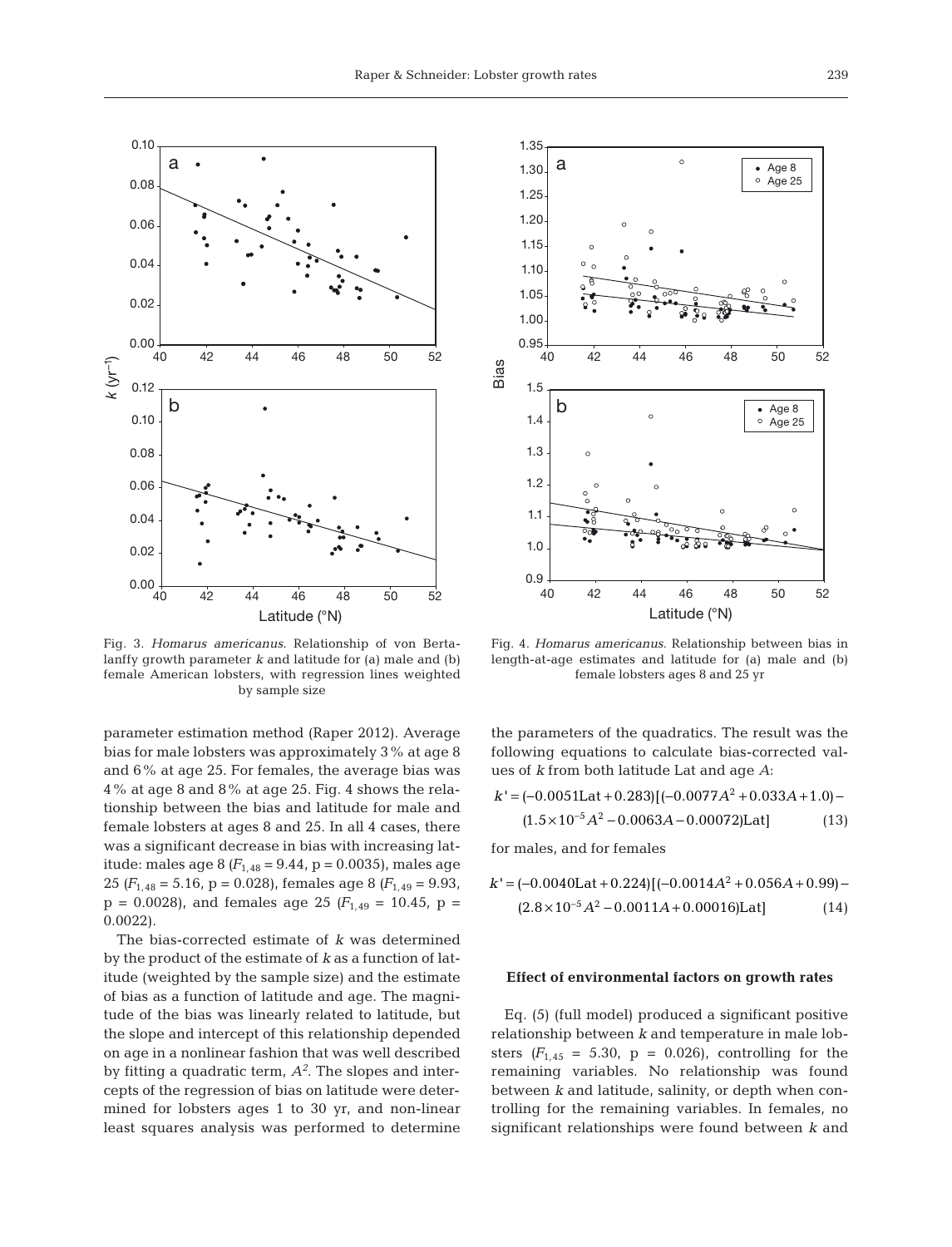Table 3. Correlation coefficients (r) with associated p-values between latitude, depth, temperature, and salinity variables. \*Significant at p < 0.05

|          | Latitude                           | Depth                              | Temp.             | Salinity |
|----------|------------------------------------|------------------------------------|-------------------|----------|
| Latitude | 1.0                                |                                    |                   |          |
| Depth    | $0.51$ (p = $0.002$ ) <sup>*</sup> | 1.0                                |                   |          |
| Temp.    | $-0.87$ (p < 0.0001) <sup>*</sup>  | $-0.63$ (p < 0.0001) <sup>*</sup>  | 1.0               |          |
| Salinity | $0.13$ (p = 0.38)                  | $0.56$ (p = $0.002$ ) <sup>*</sup> | $0.12$ (p = 0.42) | 1.00     |

latitude, depth, temperature, or salinity after controlling for the remaining variables. Correlations among explanatory variables were substantial (Table 3). When the strong correlation between temperature and latitude was eliminated by removing latitude Eq. (6) (reduced model), temperature emerged as significant, controlling for salinity and depth. The partial regression coefficients were 0.0036 yr−1 °C−1  $(F_{1,46} = 14.48, p < 0.001)$  for males and 0.0022 yr<sup>-1</sup> °C<sup>-1</sup>  $(F_{1,47} = 5.96, p < 0.018)$  for females. The effect of salinity, controlling for temperature and depth, was significant for males  $(F_{1,46} = 5.71, p = 0.021)$  but not for females  $(F_{1,47} = 2.12, p = 0.152)$ . The effect of depth, controlling for salinity and temperature, was not significant for males  $(F_{1,46} = 0.00, p = 0.971)$  or females  $(F_{1.47} = 0.14, p = 0.715).$ 

## **DISCUSSION**

The most reliable and biologically reasonable estimates of von Bertalanffy growth rates in lobster came from a 1-parameter model in which the maximum asymptotic size was fixed at a constant value across locations. These estimates of the growth parameter, *k*, showed a negative relationship with latitude for both male and female lobsters. The bias in using the individually based model to estimate growth rates in a population was minor. Von Bertalanffy growth rates for American lobster can now be estimated from latitude at any location within the current commercial range.

Our model was restricted to the commercial range by lack of data from the southern part of the range. Published estimates of *k* exist from as far south as Virginia (Russell 1980), but the data upon which these estimates were based could not be located, despite substantial effort. Published estimates of *k* south of Massa chusetts were based on estimation procedures that we found to be unreliable for lobster, especially when  $L_{\infty}$  is estimated from within a single data set. Our experience demonstrates the need for archiving data sets such as those compiled here.

The tag-recapture study in Newfoundland was carried out over a single year and is therefore subject to error due to unusual conditions. The same is true for 8 of the 51 sites used in the present study. This limitation, and others that attend single season studies, hold throughout the range. We demonstrate a latitudinal trend despite the variation introduced by

this and other sources of uncontrollable variation.

None of the factors latitude, depth, temperature, and salinity had a significant effect on female lobster growth rates when accounting for the other variables (full model, Eq. 5), but temperature had an effect on growth rates for males. When latitude was removed from the model as an explanatory variable (Eq. 6), growth rate was dependent on temperature for both males and females. Because latitude and temperature were highly correlated  $(r = -0.87)$ , there is little room for temperature to emerge as significant after controlling for latitude.

#### **One-parameter vs. 2-parameter growth models**

The 1-parameter model *(L*<sup>∞</sup> fixed across locations) produced more consistent *k* values than the 2 parameter model, with no convergence errors. In our study, *L*<sub>∞</sub> was fixed at 326 mm, the largest CL recorded (Wolff 1978), with no evidence of latitudinal gradient in maximum size in the 25 values listed by Wolff (1978). It is reasonable to assume that American lobsters from any location are capable of reaching the same maximum size. This is more realistic than estimating *L*<sup>∞</sup> from trap data since the largest lobsters may not fit into commercial lobster traps and are unlikely to be represented in the tagging data. Lobsters are heavily exploited (FRCC 2007), which removes individuals from the population before they can reach their maximum size. Population density also affects the size of lobsters found in any given area (Steneck 2006), resulting in poor estimates due to the rarity of large lobsters in dense areas.

CLs as reported by Wolff (1978) were measured from the tip of the rostrum to the edge of the carapace, which results in larger CL values than the conventional method of measuring from the eye socket. A conversion factor of 0.757 was provided by an anonymous reviewer, which brings the maximum CL down to 247 mm. Reducing *L*<sup>∞</sup> from 326 to 247 mm reduced the estimate of *k* by a value of 0.2% for 84 mm CL lobsters and by 0.3% for 120 mm CL lobsters where Δ*L*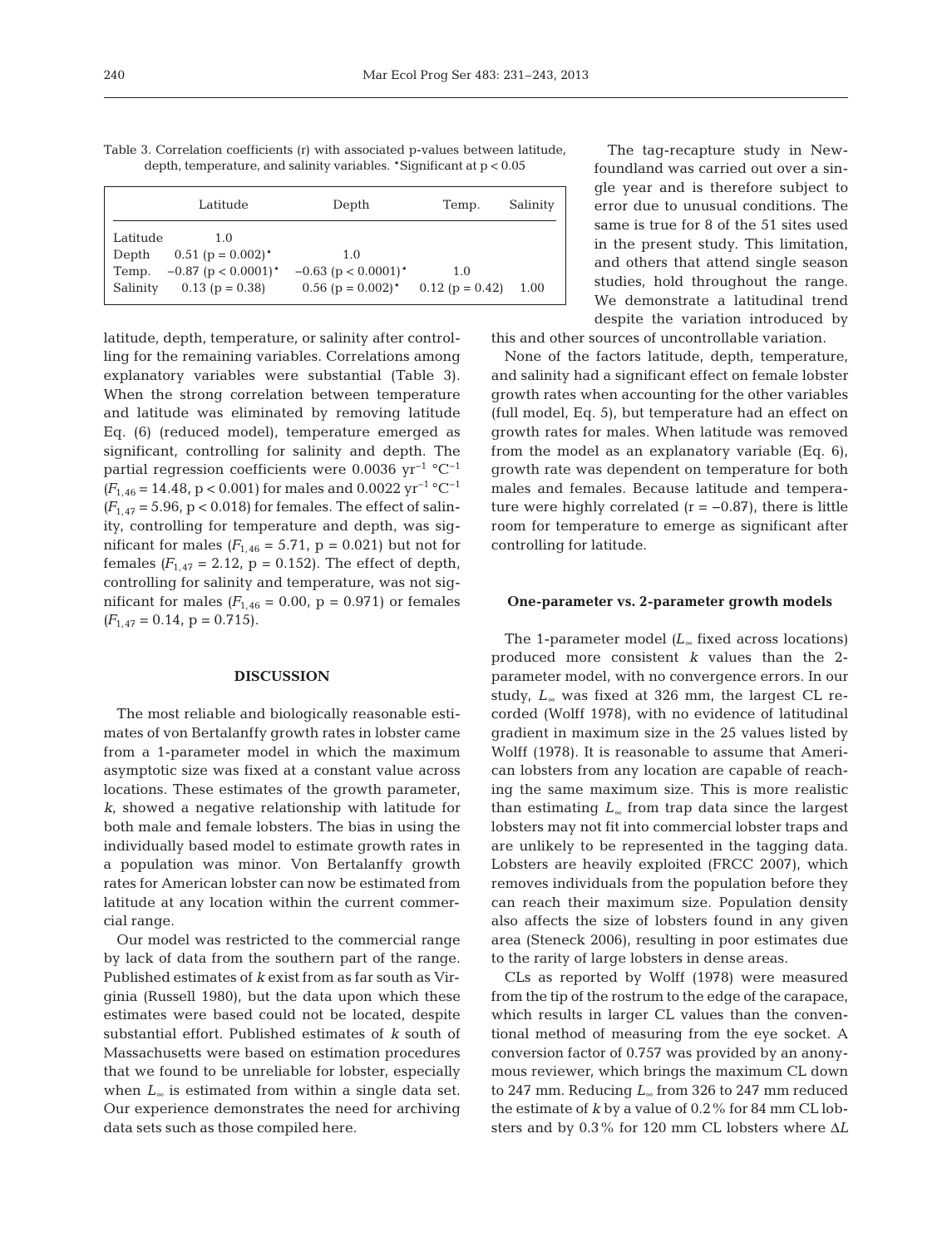was 4 mm. The reduction in the estimate of *k* was just over 1% for an unusually large Δ*L* of 20 mm. We concluded that variations in *L*∞, whether due to differences in measurement methods, latitude, or sexual dimorphism, have little effect on the estimated *k* values provided Δ*L* is small relative to *L*∞.

# **Latitudinal gradient in growth rates**

The von Bertalanffy growth parameter *k* decreased with increasing latitude in both male and female lobsters, a result consistent with the biology of this species. Temperature has been shown to have a substantial effect on lobster growth, and latitude and temperature were highly correlated within the latitudinal range of this species. As expected, growth rates were higher in the warmer waters of the southern part of the species' range and decreased along a gradient from south to north. Here, using the regression equations weighted by sample size, growth rates decreased by ~0.5 and 0.4% per year for each degree of latitude for males and females, respectively. At the scale of the commercial range, there was a significant relation between growth rate and GIS-estimated water temperature, controlling for depth and salinity. This result, together with the known relation be tween growth rate and temperature in this species (Aiken & Waddy 1986), indicates that temperature is largely responsible for the observed latitudinal gradient in growth rate.

Residual effects of salinity on growth rates were detected for males, but the absence of a relation be tween growth rate and salinity for female lobsters is consistent with other studies (Aiken & Waddy 1986), which found that salinity does not affect physiology below a threshold rarely reached in the benthic environment. However, there are other factors that may play a part in growth rates, such as primary production and habitat type (Aiken 1980). Our estimates (from Eqs. 9 & 10) are free of inconsistencies in estimation procedure, allowing the relation of growth rates to these and other environmental factors to be investigated in future studies.

Another consideration when interpreting the ob served gradient in *k* is that size-at-maturity also de pends on temperature while having an inverse effect on growth rates. Once lobsters, especially females, reach maturity, they allocate more resources to reproduction rather than growth, and so the growth rate slows. This may explain why the relationship be tween latitude and growth rate is stronger for males than females. Since lobsters reach maturity faster in

warmer waters, the slowing of growth occurs at a smaller size and younger age (Ennis et al. 1986, Templeman 1936b). This is a possible reason why the latitudinal differences in *k* were not more pronounced.

The latitudinal growth model performed well when *k* was used to estimate age from the mean CL of lobsters in the Magdalen islands. Age estimates produced using *k* from the latitudinal model and CLs from lobsters ages 1, 2, and 3 yr (Gendron & Sainte-Marie 2006) were better for males (1.14, 1.93, and 2.92 yr) than for females (1.36, 2.32, and 3.50 yr). This is likely because the *k* values used were determined from a model developed with primarily adult lobster growth data, with different parameters for males and females. In the data reported from the Magdalen islands, the average CLs were given for males and females combined. As noted above, growth in females is more likely to differ from that of males after the onset of maturity, while juvenile growth patterns are similar between the sexes (Campbell 1983).

The bias in growth estimates (Sainsbury 1980) caused by the von Bertalanffy model failing to account for individual variability in growth parameters was minor, on the order of  $\leq 8\%$ . The magnitude of the bias remains within 1 SE of the estimates of *k*. However, since the estimate of bias is not constant across latitudes, the bias-corrected equations (Eqs. 13 & 14) were estimated.

These models will be useful for management of the American lobster fishery in North America because growth parameters can now be estimated without arbitrarily choosing growth parameter estimates from one area to apply to a new location. It will also reduce the need for new tag-recapture studies, which are time- and resource-intensive. The cost of such programs is especially high when recapture rates are low, as found in the 2 field studies in Newfoundland, where only 4% of tagged lobsters were recaptured, and only half of those showed growth during the field study. Because the relation between growth rate and latitude was linear, growth can be estimated at any spatial scale, from that of a single site to that of an entire region. For a region, the average growth rate in that region will be that calculated at the latitudinal midpoint.

The problem of scale in ecology (Levin 1992, Schneider 2009) is that estimates of vital rates are often needed at the scale of a population or ecosystem, that logistics constrain measurement to limited areas, and that small-scale measurements do not necessarily scale to that of a population or ecosystem. Several heuristic solutions have been proposed, often based on summation over available data or calibra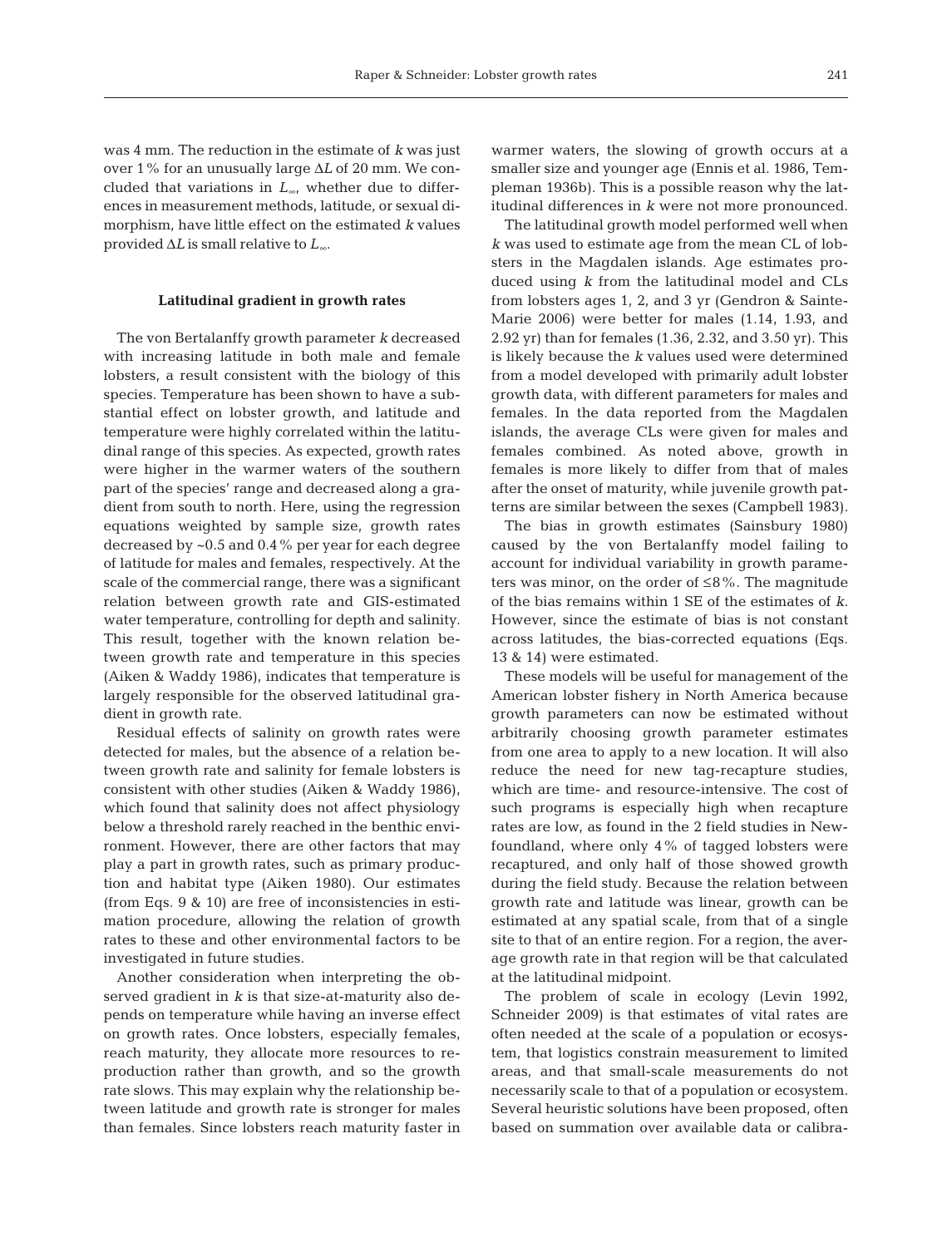(Rastetter et al. 1992, Wiens et al. 1993). One problem attending calibration against a measured variable is the error associated with that variable, if it is large relative to the parameter of interest. We used latitude, which is measured with little error and which was expected to have a strong relation to growth via the known effects of temperature on growth. Currie & Schneider (2011) showed that another biologically important parameter, fecundity, can be estimated from latitude at any point within the species' range of *Homarus americanus*. We extend their result by showing that a time-specific rate (somatic growth) can be estimated at any point and at any spatial scale within the species range of *H. americanus*. A logical extension would be to develop similar models for vital rates such as recruitment or mortality.

*Acknowledgements.* We thank R. Collins, M. Comeau, R. Glenn, J. Janes, and Dr. P. Lawton for their time and willingness to supply us with data from archives. We thank Dr. R. Steneck for advice and useful discussion. We thank anonymous reviewers for constructive comments that improved the manuscript. The first author thanks Dr. I. Fleming and R. Collins for thoughtful comments on the thesis from which this manuscript was drawn. This research was funded by an NSERC strategic grant, with substantial logistical support from the Fish, Food, and Allied Workers Union. We thank K. Wilke, C. Whiffen, D. Williams, D. Ings, A. Bennet, C. Riles, F. Riles, D. Francis, M. Rumbolt, Tom White and Trent White for their assistance in atsea sampling; we thank H. Jarvis, M. Way, and J. Spingle (all at FFAW) for their advice and assistance.

## LITERATURE CITED

- Aiken DE (1980) Molting and growth. In:Cobb JS, Phillips BF (eds) The biology and management of lobsters. Academic Press, New York, NY, p 91–162
- ▶ [Aiken DE, Waddy SL \(1986\) Environmental influence on](http://dx.doi.org/10.1139/f86-277) recruitment of the American lobster, *Homarus americanus*:a perspective. Can J Fish Aquat Sci 43: 2258−2270
	- Antonov JI, Seidov D, Boyer TP, Locarnini RA and others (2010) World Ocean Atlas 2009. www.nodc. noaa. gov/ OC5/ WOA09/pr\_woa09.html (accessed 2 March 2011)
	- BODC (2010) GEBCO\_08 Grid, version 20100927. www. gebco. net (accessed 28 March 2011)
- ► Caddy JF (2003) Scaling elapsed time: An alternative approach to modelling crustacean moulting schedules? Fish Res 63:73-84
- ▶ [Campbell A \(1983\) Growth of tagged American lobsters](http://dx.doi.org/10.1139/f83-193) *Homarus americanus* in the Bay of Fundy, Canada. Can J Fish Aquat Sci 40: 1667−1675
- ► [Chandrapavan A, Gardner C, Green BS \(2010\) Growth rate](http://dx.doi.org/10.1016/j.fishres.2010.03.014) of adult rock lobsters *Jasus edwardsii* increased through translocation. Fish Res 105: 244−247
	- Comeau M, LeBreton M (2010) A bioeconomic model for the lobster (*Homarus americanus*) fishery in Canada. 26th Lowell Wakefield Fisheries Symposium. http://seagrant. uaf. edu/ conferences/ 2010/ wakefield- ecosystems/ presen tations/comeau-lobster.pdf
- tion against some extensively measured variable > [Cooper RA, Uzmann JR \(1971\) Migrations and growth of](http://dx.doi.org/10.1126/science.171.3968.288) deep-sea lobsters, *Homarus americanus.* Science 171: 288−290
	- ► [Currie JJ, Schneider DC \(2011\) Spatial scaling from latitudinal](http://dx.doi.org/10.3354/meps09322) gradients: size-specific fecundity in the American lobster *Homarus americanus*. Mar Ecol Prog Ser 439: 193−201
		- Draper NR, Smith H (1988) Applied regression analysis. Wiley, New York, NY
	- ► [Durham BW, Pope KL, Wilde GR \(2005\) Factors affecting](http://dx.doi.org/10.1577/M03-129.1) regional variation in growth of channel catfish. N Am J Fish Manag 25:93-97
		- Ennis GP, Collins PW, Dawe EG (1982) Fisheries and population biology of lobsters (*Homarus americanus*) at Comfort Cove, Newfoundland. Can Tech Rep Fish Aquat Sci 1116: 1−46
		- Ennis GP, Collins PW, Dawe EG, Squires WR (1986) Fisheries and population biology of lobsters (*Homarus americanus)* at Arnold's Cove, Newfoundland. Can Tech Rep Fish Aquat Sci 1438: 1−34
		- Ennis GP, Collins PW, Dawe EG (1989) Fisheries and population biology of lobsters (*Homarus americanus)* at St Chads-Burnside, Newfoundland. Can Tech Rep Fish Aquat Sci 1651: 1−44
	- ▶ [Fabens AJ \(1965\) Properties and fitting of the von Berta](http://www.ncbi.nlm.nih.gov/entrez/query.fcgi?cmd=Retrieve&db=PubMed&list_uids=5865688&dopt=Abstract)lanffy growth curve. Growth 29:265-289
		- Fair JJ (1976) Lobster investigations in management area 1: southern Gulf of Maine. Prog Rep No. 4, Mass Div Mar Fish Contract No. 03-5-043-328 NOAA, NMFS, Silver Spring, MD
		- FRCC (Fisheries Resource Conservation Council) (2007) Sustainability framework for Atlantic lobster. Report to the Minister of Fisheries and Oceans. FRCC.07.R1, Ottawa
		- FRCC (Fisheries Resource Conservation Council) (1995) A conservation framework for Atlantic lobster. Report to the Minister of Fisheries and Oceans. FRCC.95.R.1, Ottawa
		- Fogarty MJ (1995) Populations, fisheries, and management. In:Factor JR (ed) Biology of the lobster *Homarus americanus*. Academic Press, San Diego, CA
	- ► [French McCay DP, Gibson M, Cobb JS \(2003\) Scaling resto](http://dx.doi.org/10.3354/meps264177)ration of American lobsters: combined demographic and discounting model for an exploited species. Mar Ecol Prog Ser 264: 177−196
	- ► [Gendron L, Sainte-Marie B \(2006\) Growth of juvenile lobster](http://dx.doi.org/10.3354/meps326221) *Homarus americanus* off the Magdalen Islands (Quebec, Canada) and projection of instar and age at commercial size. Mar Ecol Prog Ser 326:221-233
	- ▶ [Houston DD, Belk MC \(2006\) Geographic variation in](http://dx.doi.org/10.1577/T05-082.1) somatic growth of redside shiner. Trans Am Fish Soc 135: 801−810
	- ▶ [Jensen AJ, Forseth T, Johnsen BO \(2000\) Latitudinal varia](http://dx.doi.org/10.1046/j.1365-2656.2000.00457.x)tion in growth of young brown trout *Salmo trutta*. J Anim Ecol 69: 1010−1020
	- ► [Kozlowski J \(1996\) Optimal allocation of resources explains](http://dx.doi.org/10.1098/rspb.1996.0084) interspecific life-history patterns in animals with indeterminate growth. Proc Biol Sci 263: 559−566
		- Krouse JS (1977) Lobster tagging project: completion report. No. 88-309 Project 3-228-R, Maine Dept Mar Res, NOAA, NMFS, Silver Spring, MD
	- ► [Levin SA \(1992\) The problem of pattern and scale in ecol](http://dx.doi.org/10.2307/1941447)ogy. Ecology 73: 1943−1967
		- Locarnini RA, Mishonov AV, Antonov JI, Boyer TP and others (2010) World Ocean Atlas 2009. www. nodc. noaa.gov/ OC5/WOA09/pr\_woa09.html (accessed 2 March 2011)